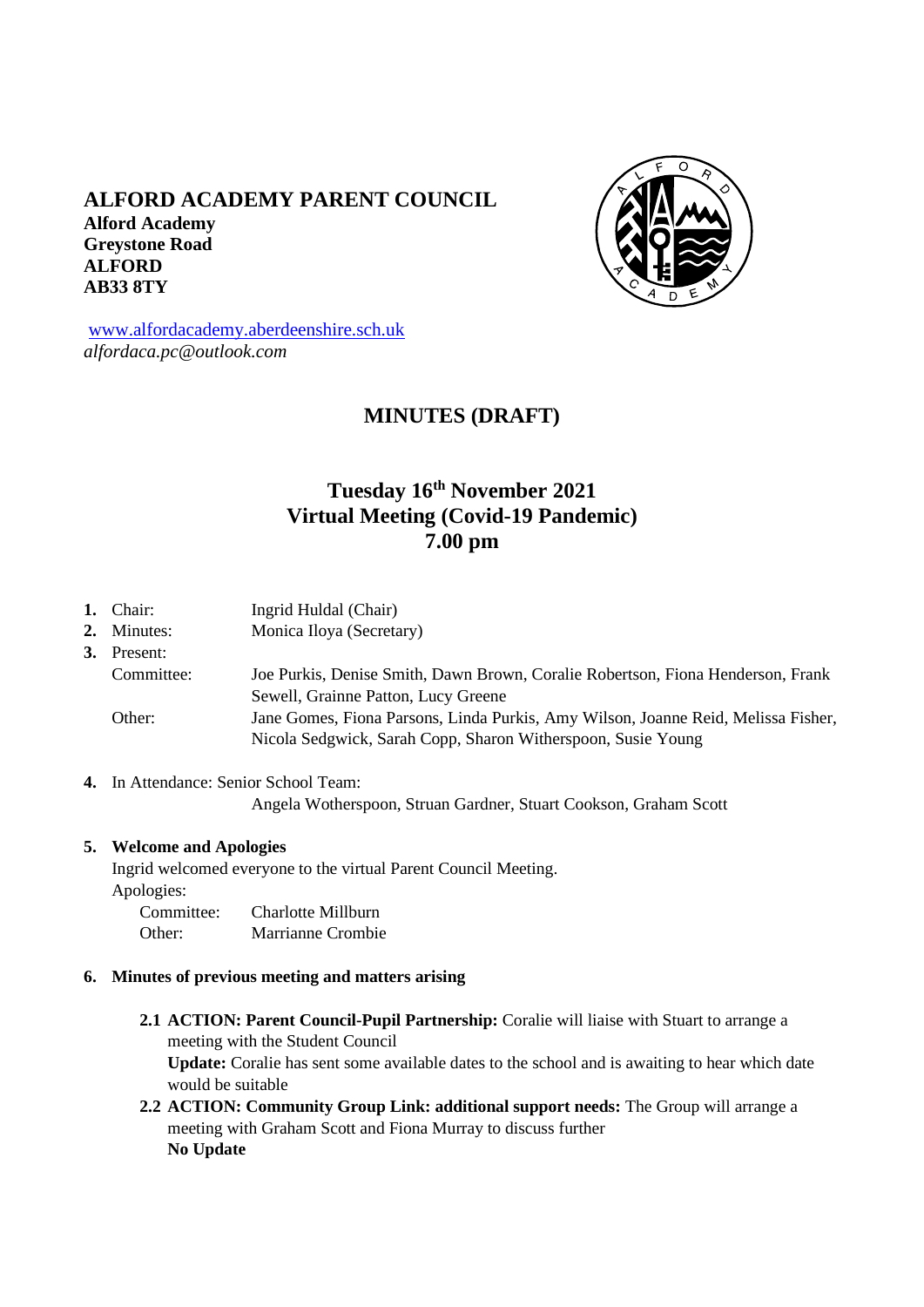**2.3 ACTION: Alumni Project: Inspire Young People:** If anyone is interested in getting involved with either the Alumni Project or the Horizons Project, please email the parent council at [alfordaca.pc@outlook.com](mailto:alfordaca.pc@outlook.com) **Update:** No volunteers as yet

**Changes to Minutes**: MM has updated dates of future meetings and child year groups of council members.

**Minutes**: Proposed by Joe Purkis and Seconded by Denise Smith

## **7. Treasurer's Report**

£3315.56 in Bank Account

£62.16 raised last month via EasyFundraising – a reminder to all parents to sign up for this as an easy way to raise money from on-line shopping

### **8. Head Teacher's Update**

Mrs Wotherspoon gave an update covering the following:

Staffing Changes:

• The current drama teacher Louise Lennon is taking up a new permanent post so will be leaving shortly; school advertising currently for both English & Technical posts which are vacant. Graeme Scott now in post as Depute Head and Kirsty Henderson Young has replaced him as Craigievar Guidance Teacher.

School Activities/Achievements:

- As part of the S5/6 Horizons, the Army visited career opportunities were discussed, and they also ran some team building activities. This was a fun day which built pupil confidence.
- Geography Fieldwork trip to the River Don researching from its source at the Lecht and at Alford
- A Macmillan Coffee Morning raised £273.71. This was organised by the Interact Club and took 6 weeks to plan which included risk assessments.
- 1.5 Degree Film Award won by an Alford pupil and the film was also shortlisted for COP26. It will be entered in to the National Film archives and is a great achievement. Ingrid asked that the link to the film be circulated to the wider school community and Angela will arrange this.
- World Mental Health Day staff wore Yellow as did the Mental Health ambassador pupils to raise awareness
- Interact Club got presented with the Rotary Club Shield the Interact Club have been active throughout the pandemic.
- Rotary Shoe Box Appeal 50 boxes have been filled to be sent overseas; the school also donated £100 for shipping costs.
- Remembrance Day Activities: £80 raised from poppy sales; different activities during last week including reading of poems, piper played lament and other music, laid wreaths at the War Memorial and there was a display of kindness poppies
- S1 Maths As part of Black History Month, pupils watched the film "Hidden Figures" and did further research in to these amazing black women scientists
- The Eco Group are raising money for #Team Seas. They are going vegetarian for 1 week and Mrs Niven is going vegan for 1 month to raise awareness.
- S3 Excelerate Career Expo (ongoing partnership with the Wood Foundation) pupils have been researching different work sectors and on 23.11.21 pupils will pick 3 sectors and hear more about these work sectors.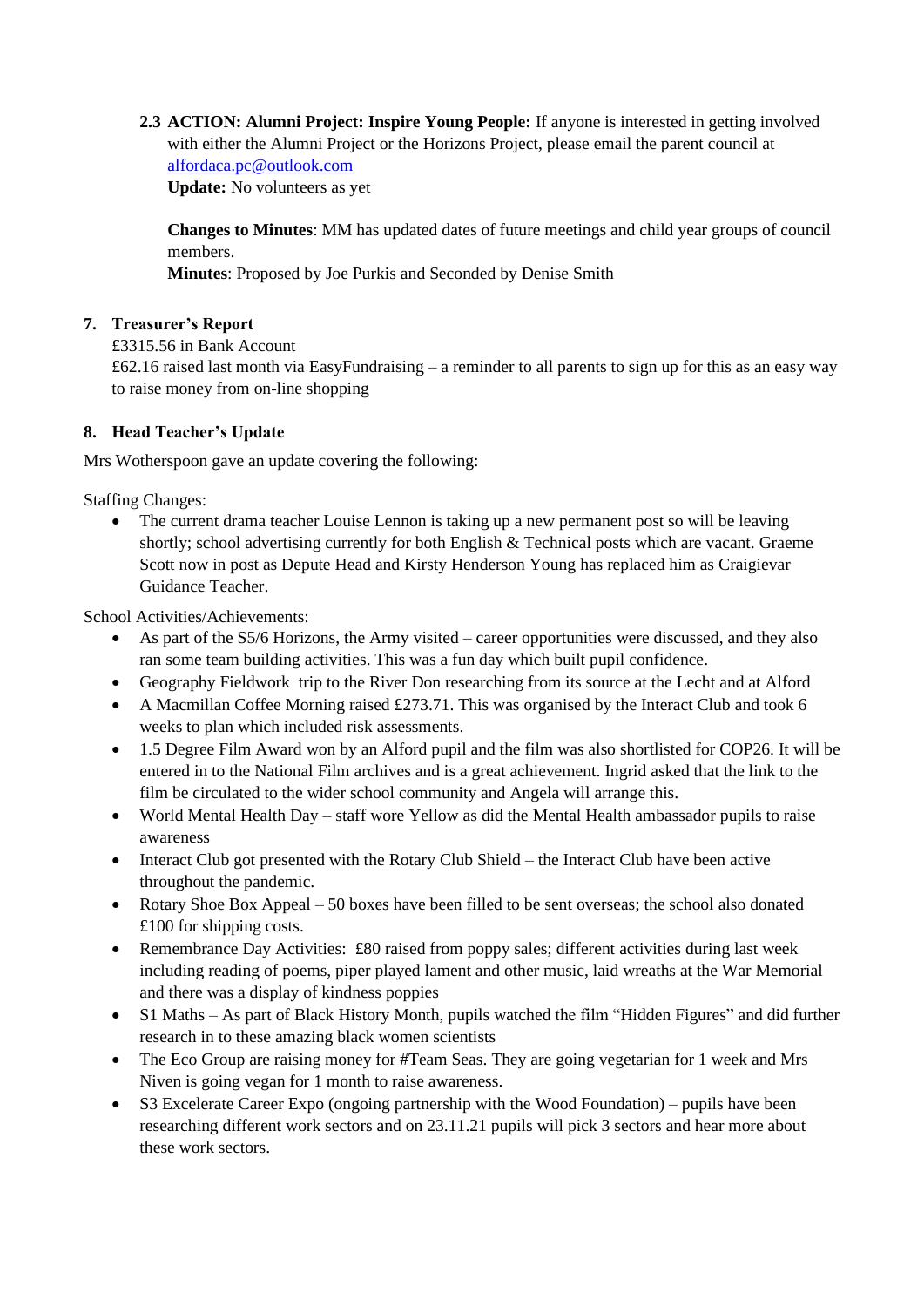- S6 Virtual Mock Interviews with 8 real employers took place today there has been positive feedback from pupils and the employers; they are planning a similar event with S5 pupils.
- Flame of Hope Awards Angie Shearer has won this award. She has been a volunteer fundraiser for 20 years starting with the Relay for Life when aged 16. With her family, she has raised £1million.
- Uniform there has been a focus on pupils wearing school uniform following the October school holidays. This is improving but still some work to be done.
- Punctuality there is now a warning bell at 5 minutes to 2pm to help pupils get to their classes on time after lunch.
- Staff are working on the school quality indicators as the school is mindful that an inspection is likely at some stage.
- Pupil Council have undertaken a successful bid for money from the Scottish Government for £1000 to promote health and wellbeing in the school and plan to develop the courtyard.
- YPI (Youth and Philanthropy Initiative) there will be online finals this year in December. Pupils are working on their YPI. The winner will win £3000 to their nominated local charity.
- Ecogroup have been delivering lessons around COP26; they are also involved in a crisp bag project – crisp bags will be collected, washed, dried and will then be sent off to be made in to blankets for the homeless. More information will be sent out from the school to advertise this project.
- Prelims the school are hoping that they can deliver normal in-house prelims with invigilators (some external and some internal) in January; the school are hoping to reintroduce exam leave for S4-6 next year; the draft prelim timetable is out to consultation to staff. Prelim Dates: 7-24th Jan 22.

## **9. Parent Council Sub-groups 2021 – 2022** – **Updates**

9.1. Fundraising:

This group are hoping to arrange a meeting soon to discuss fundraising ideas. The Outdoor Space Project is ongoing – they await feedback from pupil council on the proposal

which aims to raise £15000 to improve the Outdoor Space at the school Co-op Community Funding – the Outdoor Space project team successfully applied to the Coop to be

one of their Community Fundraising projects this year. It is important to get everyone involved to help raise money for the school when shopping at the Coop. To get involved, you need to be a Co-op member (very easy to apply and only costs a £1) and then you need to nominate the Alford Academy Outdoor Space as your preferred project and the Coop will donate money to this every time you buy something in the Coop and scan your card. £45 has been raised already and the fundraising has just started.

The group are also looking to bid for Tesco's Community Fundraising projects (blue chips in store).

- 9.2. Parent Council-Pupil Partnership No update
- 9.3. Community Group Link: additional support needs No update
- 9.4. Alumni Project: Inspire Young People Joe Purkis Stuart reports that 5 ex-pupils have come forward to help with this project; Stuart will work with Joe to increase the reach for getting volunteers for this project.
- 9.5. Communication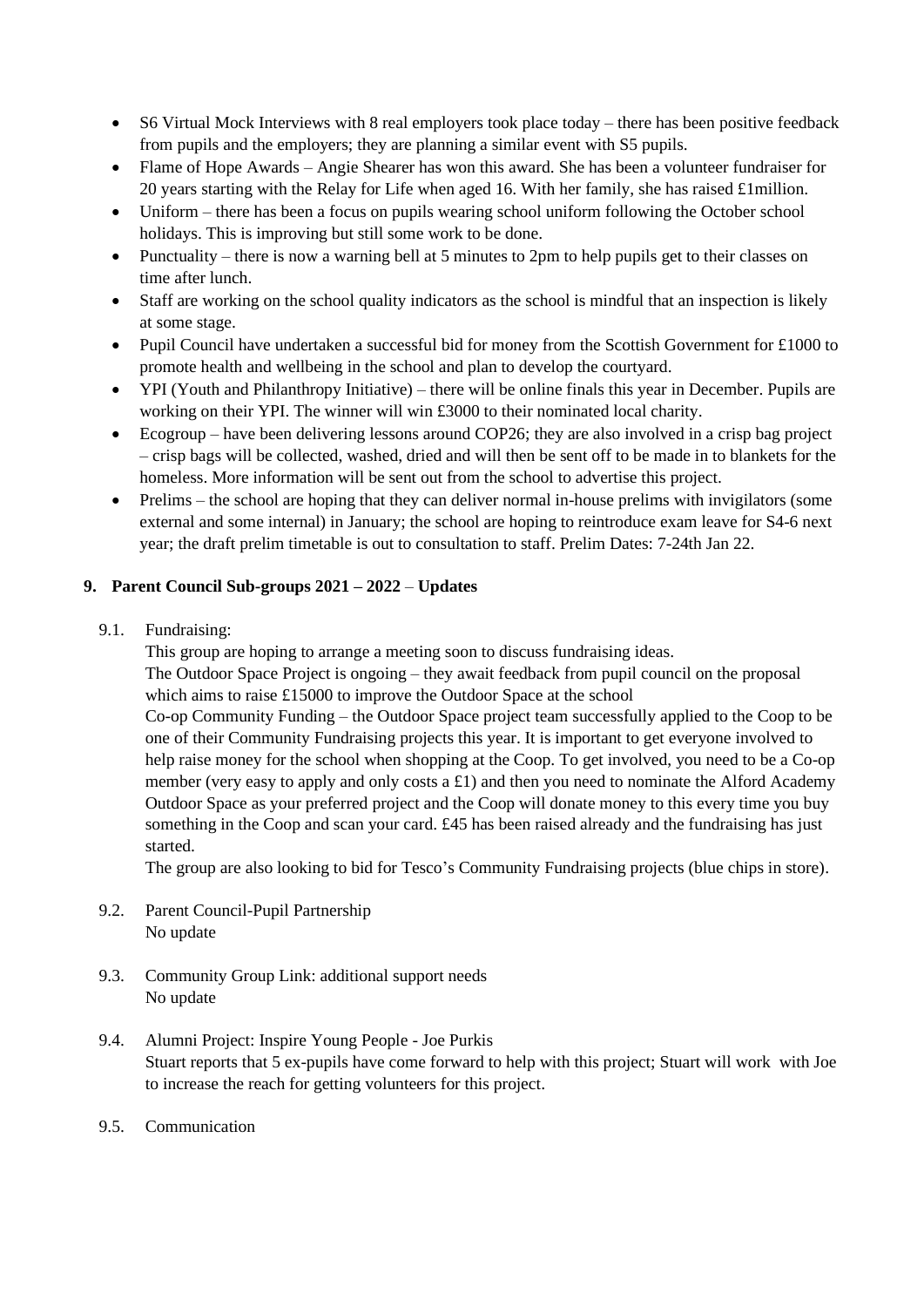In the school, Heather and Maureen are working on moving the main website information on to the blog and that will then become the main school online presence which will make accessing information easier.

Charlotte is awaiting to hear back from Struan as regards how she can get involved with updating the Parent Council webpages. Struan has offered to add links for things like Easy Fundraising and the Coop links.

9.6 School Uniform Recycling No update – we are aiming to repeat at the end of the academic year; Angela will DW Joe Munro to see if there is a need for an earlier collection.

### **10. AOB**

- Nicola Sedgwick introduced herself to the Group in her role with the Community Council and she wants to open channels of communication once again with the school; Nicola was asked to contact Angela directly as she will be very happy to work with the Community Council.
- Mental Health a parent asked for an update on where the school were as regards mental health saying she welcomed that the school are raising awareness on Mental Health issues to both pupils and staff. Two senior pupils were trained last year as Mental Health ambassadors and are raising awareness in the school; Jo Munro is working in this area too. The school are aware that S2 has had difficulties as a group having had their transition to Secondary School disrupted by the Pandemic and are looking to see how to best support this year group in particular. The school plan ongoing surveys to monitor pupil wellbeing as these have worked well during the Pandemic for identifying pupils who are struggling. Frank Sewell in her role in the Parent-pupil partnership has offered to help the school in the past but this was paused until the Mental Health ambassadors were trained. Angela will discuss with Graham as to how best to take this forward. Graham gave a summary of current support available at the school. PSE is the forum for Universal Mental Health and Wellbeing support. The Aberdeenshire Council have funded online Mental Health support via Kouth & Together All. There is a counsellor at the school but currently only works there 1 day per week; the plan is to increase counselling capacity next year. There is CAMHS training called "Liam" which is based on CBT principles and some staff members will be getting trained in Liam. The School Nurses are already Liam Trained.
- Parents Evenings the school held a S1 parents' evening last week which was virtual; overall this was a positive experience from staff and parents although there were a few technical issues for some. The school will learn from this in planning future parents' evenings. Each appointment was 5 minutes long so parents and teachers had to be focused. It was felt that they will need to build a break in for teachers next time as it was intense. The school are seeking formal feedback, but it is likely they will use this format going forward. There was an 86% uptake from parents which is the highest take up since they started the booking system. One parent said it worked well for his family and it was great to meet teachers and said 'well done' to the school for making it happen. Another parent said it was a bit like speed dating but felt it worked well. Appointments were on a first come first served basis. Parents could pick and choose appointments or get the system to book everything for you. Graham & Angela stressed that the school admin support was amazing to get it all up and going. Another parent gave feedback that she hadn't received the link in her email so she didn't get all the appointments she would have wished, and some teachers had cancelled; she asked the school to consider additional appointments virtually given these issues. Angela reported that this would be difficult as any changes need to be agreed with staff/unions through the working time agreement and the working time directive which have already been agreed.
- Pupil Reports Another parent fed back that she would prefer to get teacher feedback rather than the pupil feedback as she did not find the recent pupil feedback helpful. The school are aware that the new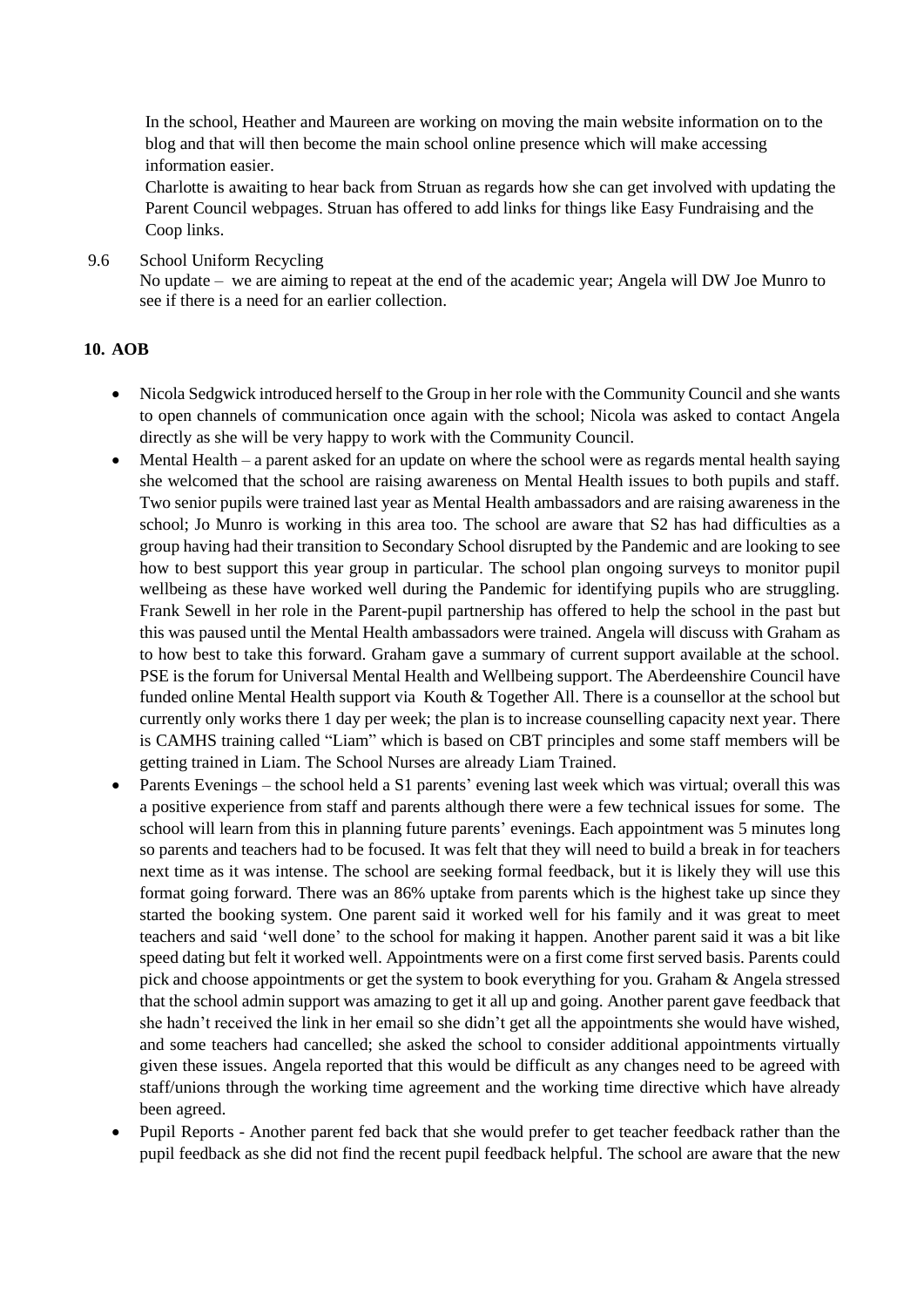system is helpful for some but not everyone but feel the new system does give more feedback over the course of the year than the old system.

Meeting Ended 20.55

### **ACTION POINTS:**

- 1. Pupil film link to film to be circulated to wider school community. **Action**: Angela
- 2. Send links for EasyFundraising and Co-op Fundraising to Struan. **Action:** Monica/Ingrid
- 3. Angela to discuss with Graham as to how best to involve the Pupil Parent Partnership in supporting Mental Health Awareness and Support. **Action:** Angela/Graham
- 4. Angela to discuss with Jo Munro to see if there is a need to collect school uniform for recycling during the school year. **Action:** Angela

#### **Date of next meetings:**

| Monday $17th$ January 2022          | Wednesday 11 <sup>th</sup> May 2022 |
|-------------------------------------|-------------------------------------|
| Tuesday 15 <sup>th</sup> March 2022 | June 2022 – TBC (P7 Parent Welcome) |

### **APPENDIX:**

#### **Parent Council Sub-groups 2021-2022: Members**

Fundraising – Ingrid Huldal, Grainne Paton, Coralie Robertson & Dawn Brown Parent Council-Pupil Partnership – Frank Sewell & Coralie Robertson Community Group Link: additional support needs – Rhona Stuart, Sarah Lewis & Donna Gray. Alumni Project: Inspire Young People - Joe Purkis Communication: Charlotte Millburn & Fiona Woodhead School Uniform Recycling: Amy Wilson, Sarah Lewis, Charlotte Milburn, Ingrid Huldal & Monica Iloya

#### **Parent Council Members 2021 – 2022: Quorum 6**

| Dawn Brown               | (S1)         |
|--------------------------|--------------|
| Lucy Greene              | (S1)         |
| Sharon O'Mant            | (S2)         |
| <b>Coralie Robertson</b> | (S2)         |
| Fiona Henderson          | (S1, S3)     |
| Joe Purkis (Vice-chair)  | (S3)         |
| Sarah Lewis              | (S3)         |
| <b>Grainne Patton</b>    | (S3)         |
| <b>Frank Sewell</b>      | (S1, S3, S4) |
| Denise Smith (Treasurer) | (S3, S5)     |